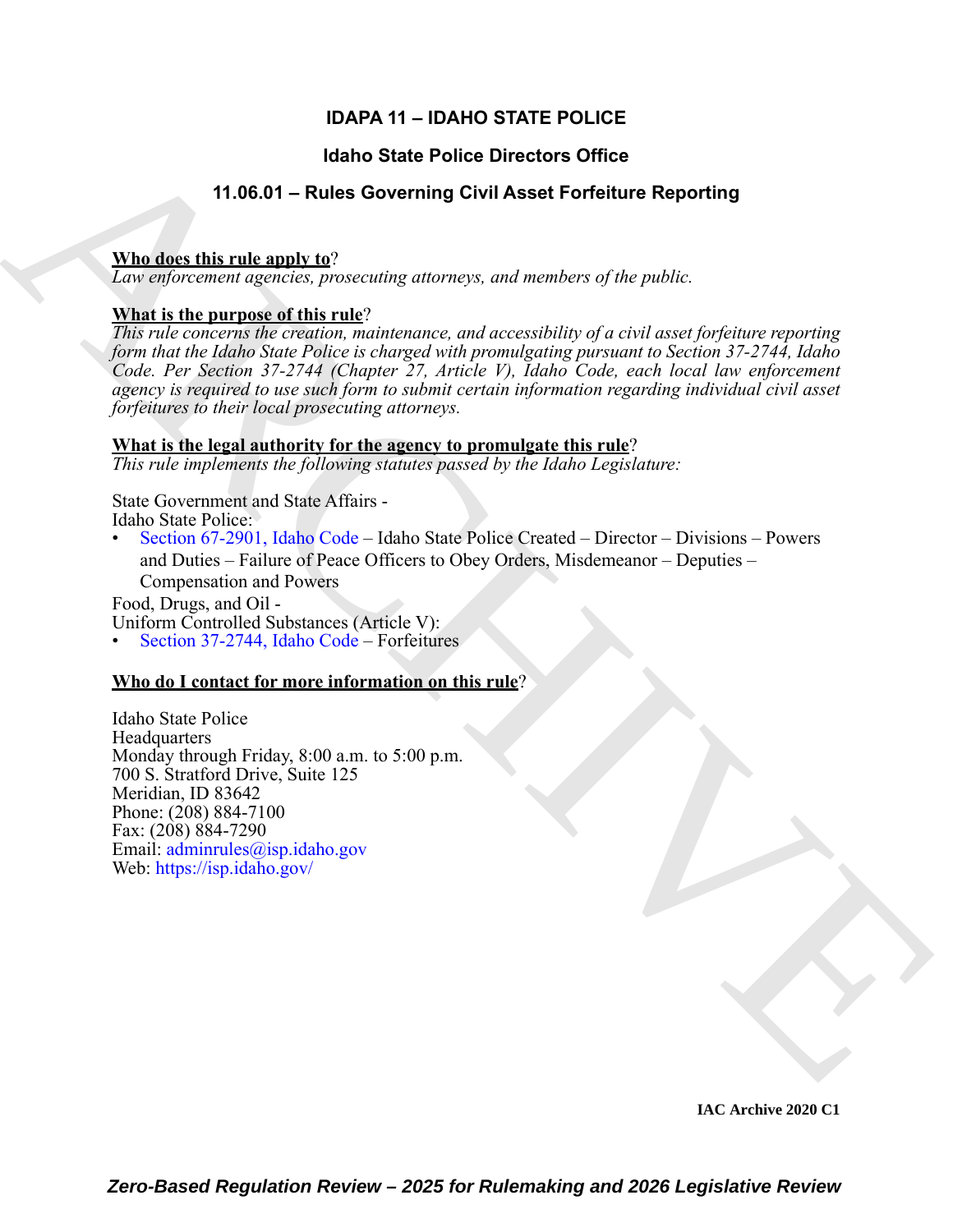# **Table of Contents**

## 11.06.01 - Rules Governing Civil Asset Forfeiture Reporting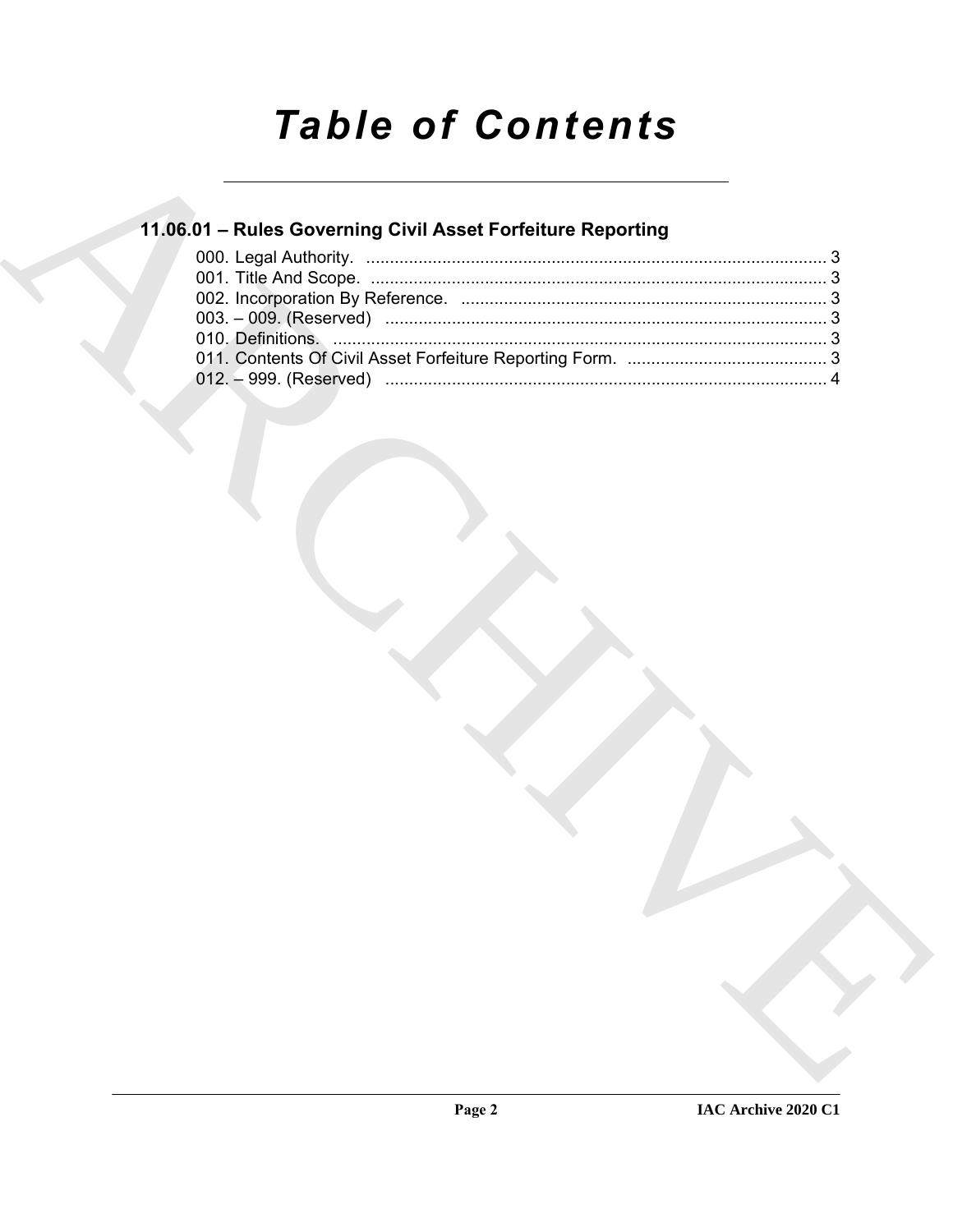#### <span id="page-2-15"></span><span id="page-2-14"></span>**11.06.01 – RULES GOVERNING CIVIL ASSET FORFEITURE REPORTING**

#### <span id="page-2-13"></span><span id="page-2-1"></span><span id="page-2-0"></span>**000. LEGAL AUTHORITY.**

#### <span id="page-2-16"></span><span id="page-2-2"></span>**001. TITLE AND SCOPE.**

#### <span id="page-2-12"></span><span id="page-2-11"></span><span id="page-2-3"></span>**002. INCORPORATION BY REFERENCE.**

#### <span id="page-2-4"></span>**003. – 009. (RESERVED)**

#### <span id="page-2-10"></span><span id="page-2-9"></span><span id="page-2-5"></span>**010. DEFINITIONS.**

#### <span id="page-2-8"></span><span id="page-2-7"></span><span id="page-2-6"></span>**011. CONTENTS OF CIVIL ASSET FORFEITURE REPORTING FORM.**

|  | 01.               | General. The Director of the Idaho State Police has general rulemaking authority to prescribe rules<br>for civil asset forfeiture reporting, pursuant to Section 67-2901, Idaho Code.                                                                           | $(3-20-20)$ |
|--|-------------------|-----------------------------------------------------------------------------------------------------------------------------------------------------------------------------------------------------------------------------------------------------------------|-------------|
|  | 02.               | Specific. In accordance with Section 37-2744 (Chapter 27, Article V), Idaho Code, the Idaho State<br>Police is authorized to promulgate such rules and forms it deems necessary to carry out the provisions and mandate of<br>said Section 37-2744, Idaho Code. | $(3-20-20)$ |
|  | 001.              | <b>TITLE AND SCOPE.</b>                                                                                                                                                                                                                                         |             |
|  | 01.               | Title. These rules are titled IDAPA 11.06.01, "Rules Governing Civil Asset Forfeiture Reporting,"<br>IDAPA 11, Title 06, Chapter 01.                                                                                                                            | $(3-20-20)$ |
|  | 02.               | Scope. These rules concern the civil asset forfeiture reporting form that the Idaho State Police is<br>charged with promulgating pursuant to Section 37-2744, Idaho Code.                                                                                       | $(3-20-20)$ |
|  | 002.              | <b>INCORPORATION BY REFERENCE.</b><br>The following is incorporated by reference in this chapter of rules:                                                                                                                                                      | $(3-20-20)$ |
|  | 01.               | Idaho Civil Asset Forfeiture Reporting Form. As adopted February 7, 2019, this document is<br>available on the Internet at https://www.isp.idaho.gov.                                                                                                           | $(3-20-20)$ |
|  | $003. - 009.$     | (RESERVED)                                                                                                                                                                                                                                                      |             |
|  | 010.              | DEFINITIONS.                                                                                                                                                                                                                                                    |             |
|  | 01.               | Civil Asset Forfeiture Reporting Form. A form promulgated by and available from the Idaho<br>State Police, to be used by each state and local law enforcement agency.                                                                                           | $(3-20-20)$ |
|  | 011.              | CONTENTS OF CIVIL ASSET FORFEITURE REPORTING FORM.                                                                                                                                                                                                              |             |
|  | 01.               | Asset Forfeiture Reporting Form. The Asset Forfeiture Reporting Form shall contain fields for<br>entry of the following information:                                                                                                                            | $(3-20-20)$ |
|  | a.                | The name of the law enforcement agency that seized the property;                                                                                                                                                                                                | $(3-20-20)$ |
|  | b.                | The date of seizure;                                                                                                                                                                                                                                            | $(3-20-20)$ |
|  | c.<br>applicable; | The type and description of property seized, including make, model, year, and serial number, if                                                                                                                                                                 | $(3-20-20)$ |
|  | d.                | The crime(s), if any, for which the suspect has been charged, including whether such crime is a<br>violation of state or federal law;                                                                                                                           | $(3-20-20)$ |
|  | e.                | The criminal case number, if any;                                                                                                                                                                                                                               | $(3-20-20)$ |
|  | f.                | The outcome, if any, of the suspect's case;                                                                                                                                                                                                                     | $(3-20-20)$ |
|  | g.                | If the forfeiture was not processed under state law, the reason for the federal transfer, if known;                                                                                                                                                             | $(3-20-20)$ |
|  | h.                | The forfeiture case number;                                                                                                                                                                                                                                     | $(3-20-20)$ |
|  | i.                | The date of the forfeiture decision;                                                                                                                                                                                                                            | $(3-20-20)$ |
|  | j.                | Whether there was a forfeiture settlement;                                                                                                                                                                                                                      | $(3-20-20)$ |
|  | k.                | The date and outcome of property disposition as described by one (1) or more of the following:<br>returned to owner; partially returned to owner; sold; destroyed; or retained by law enforcement; and                                                          | $(3-20-20)$ |
|  |                   |                                                                                                                                                                                                                                                                 |             |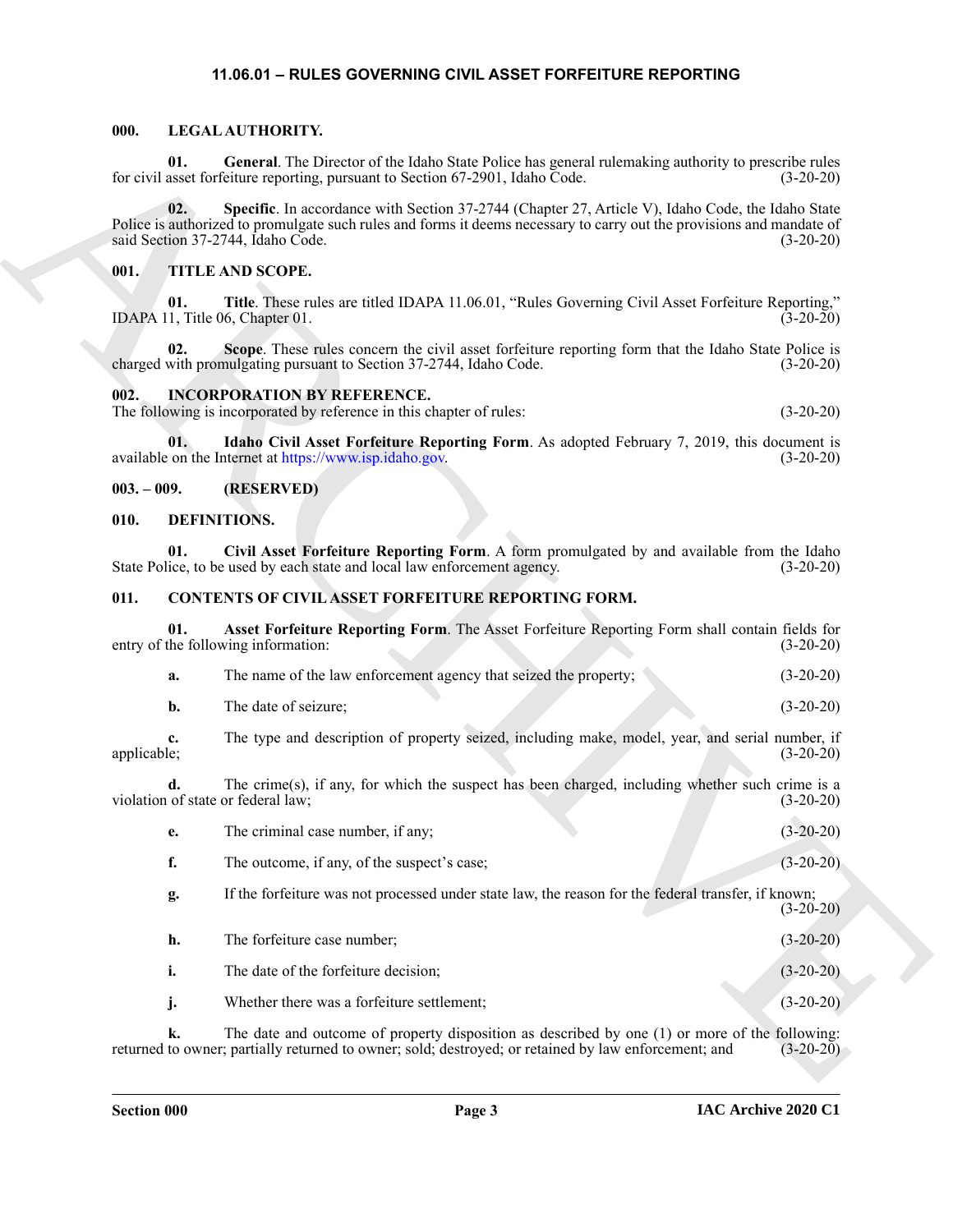Existence Police<br>
ARCHIVES Correlation Contains (and the contact of the contact of the contact of the contact of the contact of the contact of the contact of the contact of the contact of the contact of the contact of the **l.** The value of the property forfeited based on the value realized, if sold, or a reasonable good faith estimate of the value, if possible. (3-20-20)

<span id="page-3-0"></span>**012. – 999. (RESERVED)**